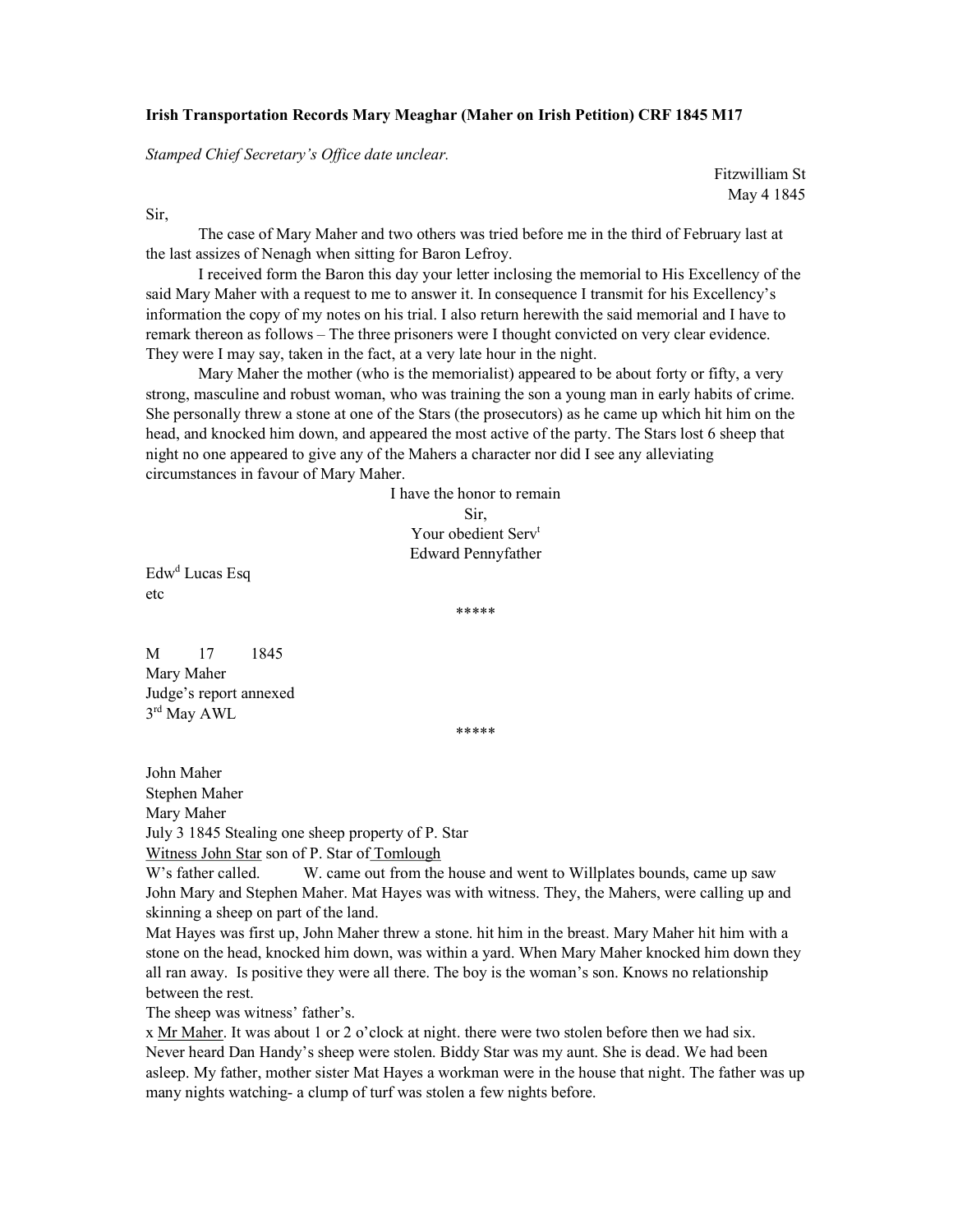There is a commonage (right of pasturing animals on common land), the Mahers & witness commonage join, no dispute.

Mr Rolleston the landlord. It was a ram yearling.

Pat Star. Second of February was watching turf saw John Maher Stephen Maher Mary Maher. They took the six sheep. W. called his son and Hayes – Found one killed four were never got, one recovered. Is sure of the sheep found dead. Saw Hayes, he was cut in the head it was on the morning of the  $3^{\text{rd}}$ .

X Mr. Maher. It was neither dark nor light. They came in on the field. The kiln was between W. and them, less than half a quarter of a mile there is a turf road leading to the house. Supposes the bounds were further from the house than Mahers house. There was an agreement between W. and Maher about enclosing some of the bounds, he would not stop. Hayes is working for witness. reads information pro [ut/wit.?]

about 1 o'clock saw the three come in the boy first and then the other two

know them saw them drive the sheep off the land.

Mathew Hayes workman to Pat Star. Late at night W. and Star went out to Wallplates saw three persons stooped over a sheep. Sheep dead. Stones thrown by John Maker, also by Mary Maher.

Stars mark was on the sheep same as rest of the sheep. Heard Paddy Star call out to his son to assist W. till his self should reach up – Shews the cut on his hat Mary Maher cut it with a stone. Showed it to the Police but did not think it necessary to send for a Doctor.

Can here close for crown

Mr Maher addressed the jury on behalf of the prisoners jury found them guilty and I sentenced them to transportation for ten years.

> Edward Pennefather May 3 1845 \*\*\*\*\*

Image 6

Written along the side of letter W. Hitchens 30 Ap/45

To His Excellency Lord Heytesbury Lord Lieutenant General Governor of Ireland etc etc etc The Memorial of Mary Maher a prisoner confined in Nenagh Gaol.

## Humbly Sheweth

 That Memorialist was convicted at the last Spring Assizes of Nenagh, before Baron Lefroy, with been convicted with her Son who is only 13 years of age and another person with Stealing a Sheep and sentenced to Ten Years Transportation.

 That Memorialist is a feeble old woman, been over 60 years of Age, and of a very delicate constitution. She is in prison this long period back, and although been found Guilty by a Jury she is Innocent of the charge against her, her Son has being sent today for same offence. And from her State of health that she is in and old age if her Sentence is carried in to execution She will not Be able to Survive it.

 That Memorialist most humbly hopes that Your Excellency will be most graciously pleased to take her bad health and old age into your humane consideration and extend your clemency to your unfortunate Memorialist and mitigate her punishment to being a period of Confinement, and the poor old creature Shall for the Short remnant of her days For Ever Pray.

> Mary Maher Nenagh Gaol 29th April 1845

> > \*\*\*\*\*